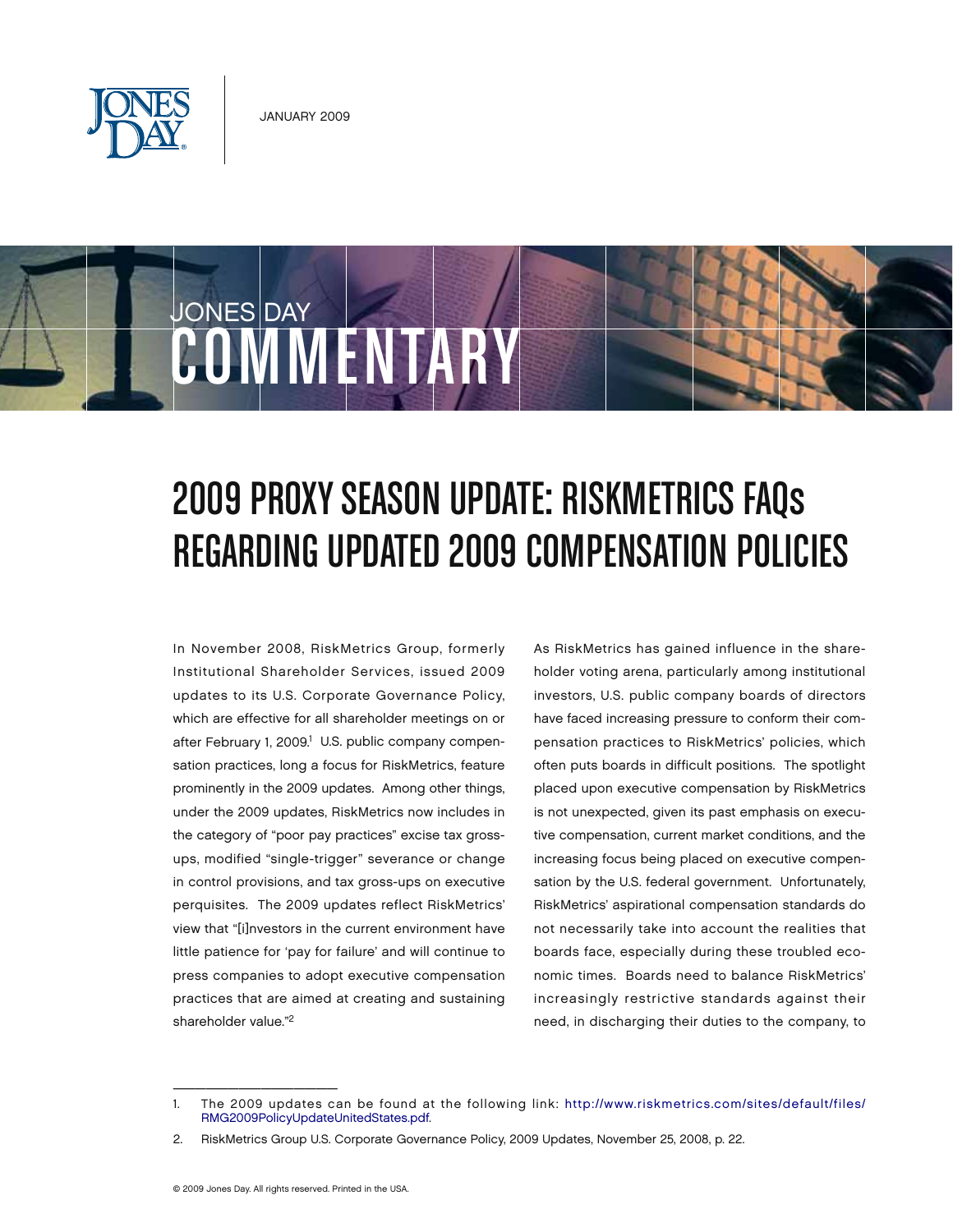implement and utilize compensation practices that help attract and retain talented executives for the benefit of the company and its shareholders.

As companies and legal counsel review and analyze the 2009 updates, questions have arisen as to their breadth and scope, and what they will mean in practical terms during the upcoming proxy season. Set forth below is a brief discussion of highlights of the Frequently Asked Questions recently issued by RiskMetrics regarding the 2009 updates (the "FAQs"). The FAQs are intended to provide high-level insight regarding the ways in which RiskMetrics is generally likely to analyze and issue voting recommendations on specific compensation issues.

The FAQs provide that the 2009 updates apply to all new or materially amended contracts that took effect after a company's 2008 annual meeting of shareholders, even where the new contract or amendment preceded the release of the 2009 updates. RiskMetrics will review companies' proxy statements and exhibits to their annual reports on Form 10-K to identify new or materially amended arrangements. Companies should provide clear and specific disclosure in the Compensation Discussion and Analysis sections of their upcoming proxy statements as to the nature of any recent amendments or modifications to existing compensation arrangements; otherwise, RiskMetrics will consider all identified amendments to be substantial for purposes of applying its poor pay practices policy.

# Tax Gross-Ups

The FAQs address a number of questions about tax grossup provisions in both new and amended employment and change in control arrangements. In the context of new arrangements, the inclusion of an excise tax gross-up likely will result in a recommendation of a "withhold" vote, although RiskMetrics will review the company's facts and circumstances on a case-by-case basis to determine a voting

recommendation. However, RiskMetrics will view a public commitment by the company not to enter into future agreements providing excise tax gross-ups as a mitigating factor in its analysis. RiskMetrics does not view modified excise tax gross-ups differently from full excise tax gross-ups.

In the context of materially amended arrangements, the FAQs provide that RiskMetrics will weigh all "shareholder friendly" changes against preserved excise tax gross-up provisions and other provisions that RiskMetrics views as injurious to shareholders in deciding whether to apply its poor pay practices policy. The FAQs clarify that a materially amended arrangement is one "that a company is required to file with the Securities and Exchange Commission,"3 but that an amendment or modification made solely to comply with statutory or regulatory changes, such as amendments made only to comply with Section 409A of the Internal Revenue Code, will not be viewed as a material amendment (even where the amendment preserves an existing excise tax gross-up provision). Overall, the updated policy regarding tax gross-ups focuses on situations in which a company is paying taxes on an executive's behalf, or reimbursing the executive for taxes, or providing ongoing tax gross-ups on perquisites commonly provided to named executive officers, including the personal use of corporate aircraft, home security, financial planning services, and country club memberships.

RiskMetrics' stance on tax gross-ups may cause difficulties for boards in attracting new executives or in retaining current executives who seek to modify their employment arrangements. RiskMetrics appears to view tax grossups as an element of compensation, rather than as a mechanism for harmonizing the compensation of executives who may be affected differently by tax regulations. Unfortunately, this is not a situation where there is a clear choice—boards will need to carefully balance the RiskMetrics stance on tax gross-ups against any particular needs of their companies to implement or retain tax grossups in order to attract and retain executives or otherwise address the realities of market conditions.

\_\_\_\_\_\_\_\_\_\_\_\_\_\_\_

<sup>3.</sup> RiskMetrics Group, 2009 Compensation FAQs, A2.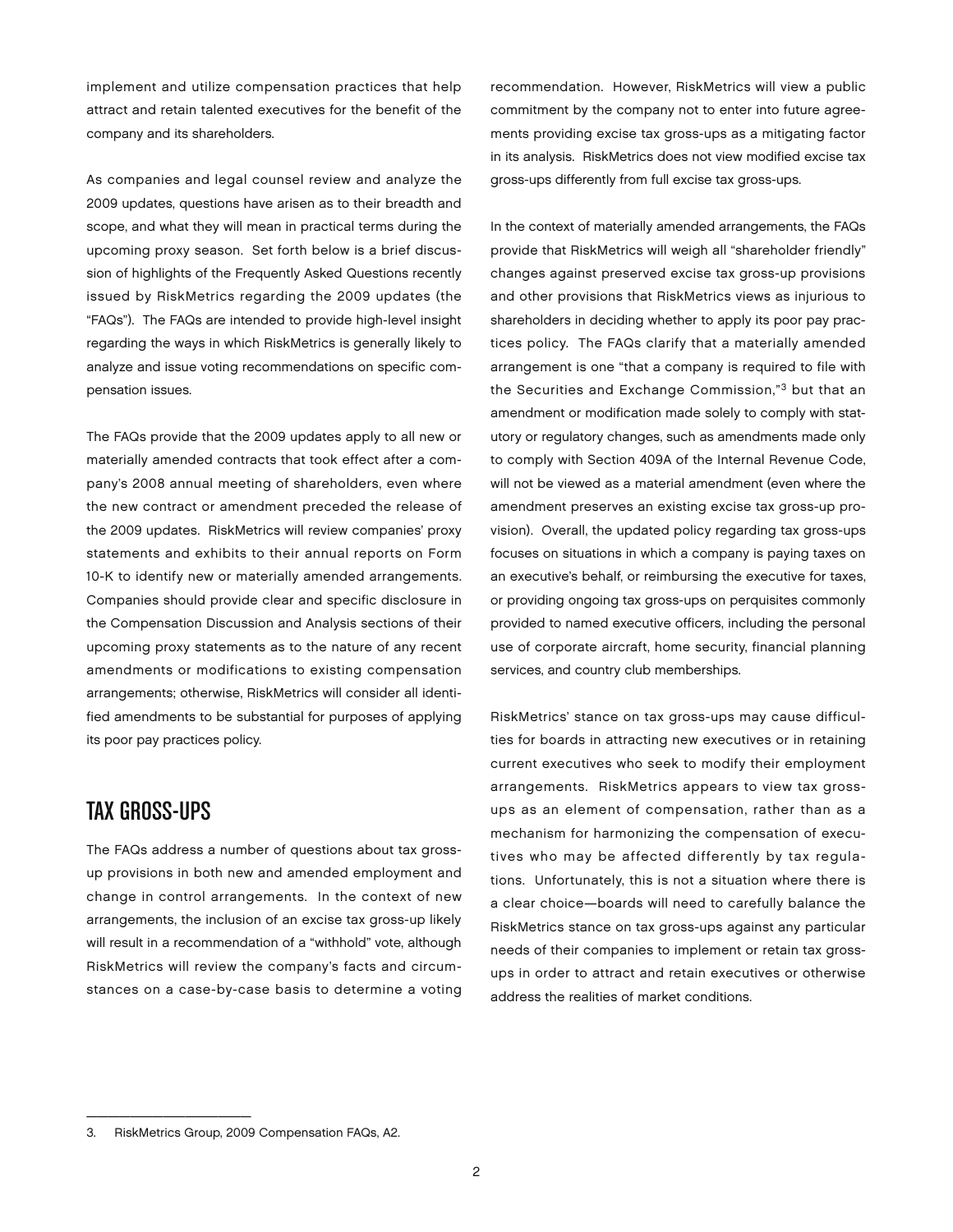### OPTION REPRICING/EXCHANGE PROGRAMS

The FAQs also clarify RiskMetrics' views that option repricing or exchange programs that have not been approved by shareholders are a poor pay practice. In addition, the 2009 updates provide that market deterioration alone is not an acceptable reason for repricing stock options or recalibrating goals under performance plans. In a situation where, despite language in an equity plan prohibiting repricing, a company conducted an option exchange program without prior shareholder approval, RiskMetrics will likely recommend "withhold" votes for the company's entire board.

In the current corporate governance environment, in which many boards are subject to majority voting standards, the threat of a "withhold" vote for the entire board is significant. While complying with the RiskMetrics guidelines might satisfy a number of institutional investors, compliance may not always be in the best interests of the company, resulting in a tension that boards must analyze and address with care.

#### SINGLE-TRIGGERS VERSUS DOUBLE-TRIGGERS

The payment of benefits under most severance or change in control arrangements are governed by so-called "double-trigger" provisions (under which an executive receives benefits only if he or she incurs a loss of employment in connection with a change in company ownership) or so-called "single-trigger" provisions (which allow an executive to receive benefits upon the occurrence of only the change in company ownership). In recent years, so-called "modified single-trigger" provisions have also been developed that allow an executive to receive benefits upon a voluntary termination for "any reason," often during a window period, following the change in company ownership. The FAQs continue to espouse RiskMetrics' stance against "modified single-trigger" provisions.

### DIVIDEND PAYMENTS

The FAQs further clarify RiskMetrics' position on certain aspects of dividend payments in connection with equity awards. For example, the FAQs explain that RiskMetrics does not view accruing dividends on unvested performance shares as a poor pay practice if the dividends are only paid out to the extent the performance shares are actually earned. However, while RiskMetrics generally does not issue a recommendation against approval of an equity plan where a company may pay current dividends on unvested performance awards, such a practice likely will result in a recommendation of a "withhold" vote for the company's compensation committee members who permit this practice.

## FOCUS ON COMPENSATION PRACTICES

Forecasts for the 2009 proxy season indicate that compensation practices will continue to be a focal point for both shareholders in general and for institutional shareholder groups in particular. As evidenced by the restrictions detailed in RiskMetrics' 2009 updates and the FAQs, institutional shareholders and proxy voting organizations are likely to place significant pressure on U.S. public company boards to comply with increasingly stringent executive compensation guidelines. In addition, it seems likely that governmental action will further influence, through regulation of financial and other sectors, the area of executive compensation, placing even more restrictions on the types of compensation boards can utilize to attract and retain talented executives.

The RiskMetrics FAQs highlighted and briefly discussed in this *Commentary* are available at [http://www.riskmetrics.com/](http://www.riskmetrics.com/policy/2009_compensation_FAQ) [policy/2009\\_compensation\\_FAQ.](http://www.riskmetrics.com/policy/2009_compensation_FAQ) 

Jones Day continues to help companies navigate the everchanging and increasingly rigorous area of executive compensation and implement programs and practices to help resolve problems that may arise in all areas of the rapidly changing landscape of executive compensation.